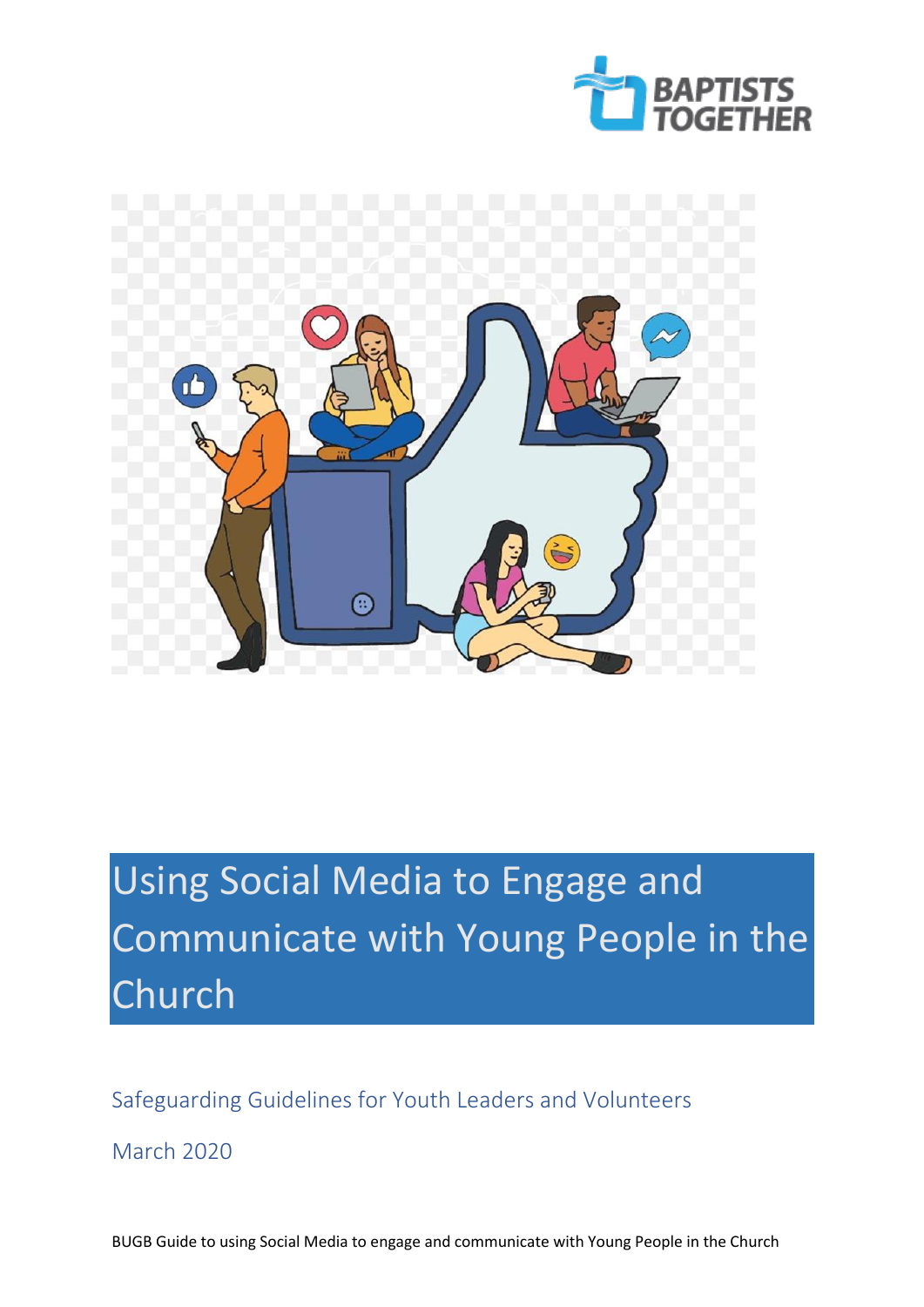

# **Safeguarding guidelines**

**Using social media to engage and communicate with young people within the church**

# **Coronavirus update – 20 March 2020, 5.00pm**

We are aware that some churches have agreed that their youth leaders can gather virtually with their youth groups; please make sure these gatherings operate within your church's safeguarding policy and procedures.

We would recommend 2 adult leaders be present in the virtual group from the start of the call (first to join, last to leave) and consent obtained from parents beforehand. It's important that we keep in touch with the children and young people that we're serving and phone calls, WhatsApp groups, messaging can all be done in ways that are transparent and safe.

Social media has become a key aspect of communicating, not just with young people but to the church community as a whole. There are some specific points that we suggest you consider when you are thinking about how you engage with young people in your church.

Our advice to churches has always been that great care must be taken if you plan to use social media to communicate with young people both inside and outside the church. This is because it is very hard to regulate the information that is shared, and to monitor the interactions between adults and young people through this medium.

We recognise that some youth leaders are confident in the use of social media and alert to the risk associated with its use. However, we feel it may be beneficial to set out some checks and balances that youth leaders can put in place. This does not replace a need for you to conduct a risk assessment for your specific church group as with other activities with young people.

## **Set up and procedural guidelines**

- 1. As youth leaders if you do not feel confident in using social media then do not use it to communicate with young people.
- 2. Remember that children under the age of 13\* are not allowed social media accounts and there may be other children in the church whose parents do not let them have access to it. On this basis it is important to have a variety of methods of communicating with young people.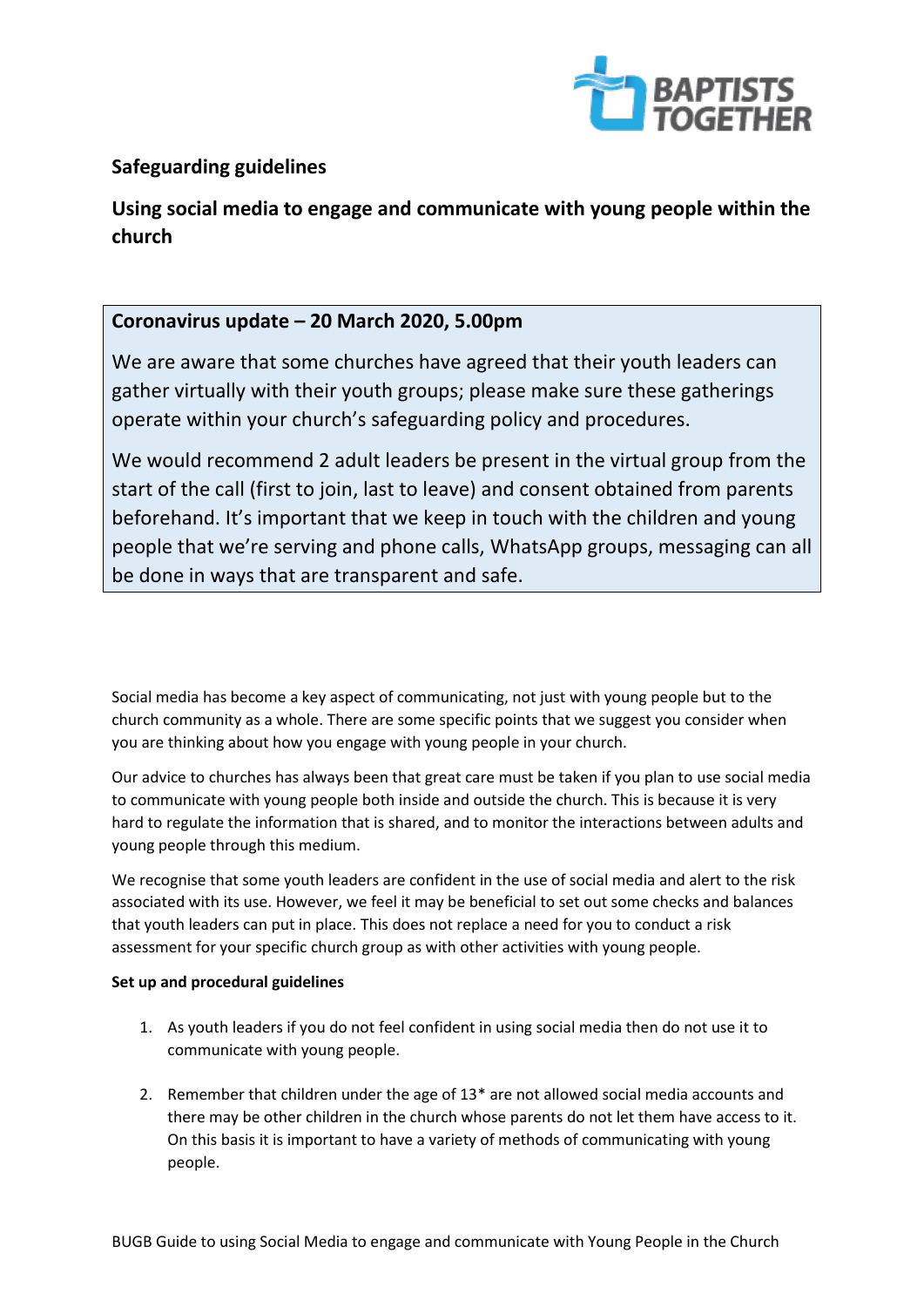

- 3. Parents still need to know what activities their children are involved with and parental consent should always be sought before taking children and young people to off site activities (this is in addition to the consent forms in place for the everyday church activities). You can not rely on young people to communicate what is happening to their parents. This remains the responsibility of the youth leader.
- 4. When using social media consider using a platform (i.e. WhatsApp or Facebook) that allows for secure, group communication and where people can only join with the consent of the administrator\*.
- 5. When using social media consider setting up a separate account from any personal social media accounts and ensuring that there are limitations on its use. Make it clear that this is your youth leader/worker account, and the only one they are to access. If any young people try to add or contact you through your personal accounts, deny the requests.
- 6. Consent should be sought from parents for direct communication with young people to take place, whether this is via social media or using text message, WhatsApp or email.
- 7. Where there is a paid youth worker, they should be the first point of contact for young people and it is wise for them to have a separate mobile phone for work use – this can then be used for all communication with young people.
- 8. Where all youth leaders are voluntary then consideration could be given to the purchase of a youth work mobile that can be held at the church and used to communicate with young people, either via social media or direct messaging.
- 9. When considering which social media platforms to use it is best to use one where there is a record of what has been posted to any group or where there is evidence of messaging threads. An example of a platform that **does not** have this capability is Snapchat.

## **Involving young people in the process of engaging with social media**

- 10. Consider agreeing with young people a list of ground rules for communicating via social media – this could include:
	- Being respectful of others in the group, their opinions and experiences
	- Not sharing group members' contact details outside of the group without their consent
	- Not using the group to bully or put down other members of it
- 11. Be clear with young people that if they share something on social media that makes you concerned then you will have to pass it on, in line with the church safeguarding policy.
- 12. Model healthy social media use:
	- Only post messages before 8pm;
	- Do not respond to messages after a specific time at night;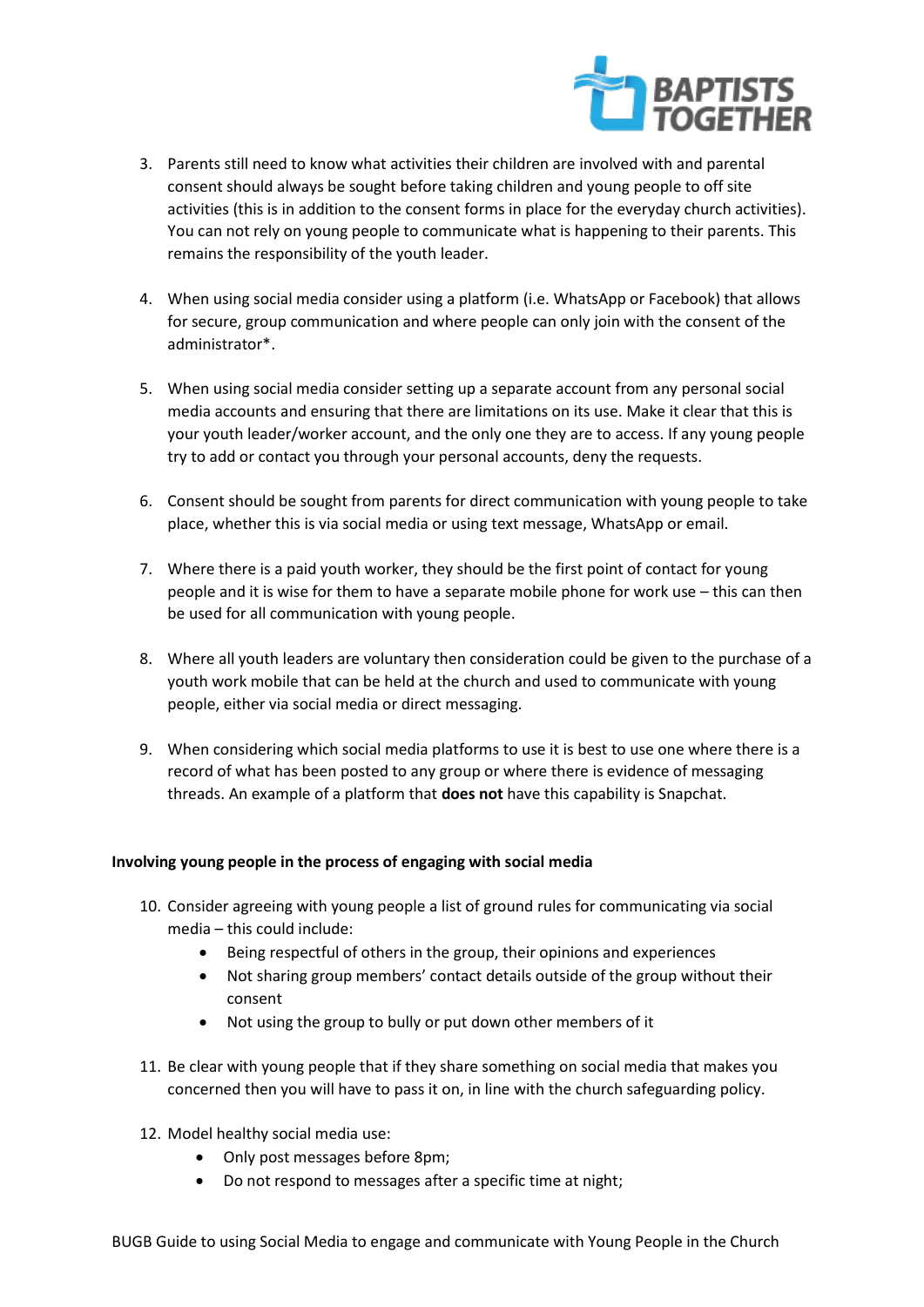

- Regularly review the information shared within the group to ensure that it is beneficial, uplifting and sits within the purpose of the group;
- Set 'office hours' when you as the youth worker will have the phone on you. e.g. 8am-8pm (unless at an event with the young people where you might need it for emergency communication).
- In terms of posts/pictures on your youth work pages, make sure they are in line with the church safeguarding policy and procedures, and are wholesome and suitable for all audiences under the age of 18.
- 13. Always ensure that you are using social media to communicate with the whole group. Do not use it to communicate with individual young people.
- 14. If young people direct message you through social media/WhatsApp outside of the group chat:
	- Keep screenshots or documentation of the messages and any response.
	- Ask that the young people do not message you that way again.
	- Consider whether an immediate response is needed, particularly if it is late at night – even if there is a simple and quick response, consider leaving it until the next day within your 'office hours'.
	- Consider sharing the response with the whole group rather than getting into a oneon-one discussion with a young person
	- Note: If your phone is off outside of 'office hours' then you will not see these messages until the next day when you are again at work. This is a good habit to get into and takes the pressure off maintaining boundaries around communication with young people.
- 15. If, despite your best efforts to maintain the boundaries around when you are available, a young person in crisis contacts you 'out of hours', think about how you respond.
	- If they appear in emotional distress or are threatening to harm themselves then you should contact the DPS immediately and initiate safeguarding reporting procedures. You may also need to contact the parents and even the police if the risk of harm is imminent.
	- If they appear to need to have talk through a situation, consider arranging a time to meet with them in the following days to work through it. (This meeting should take place in line with your church safeguarding policy and procedures)
	- Keep a record of any discussion that has taken place and send it to the DPS within 24 hours.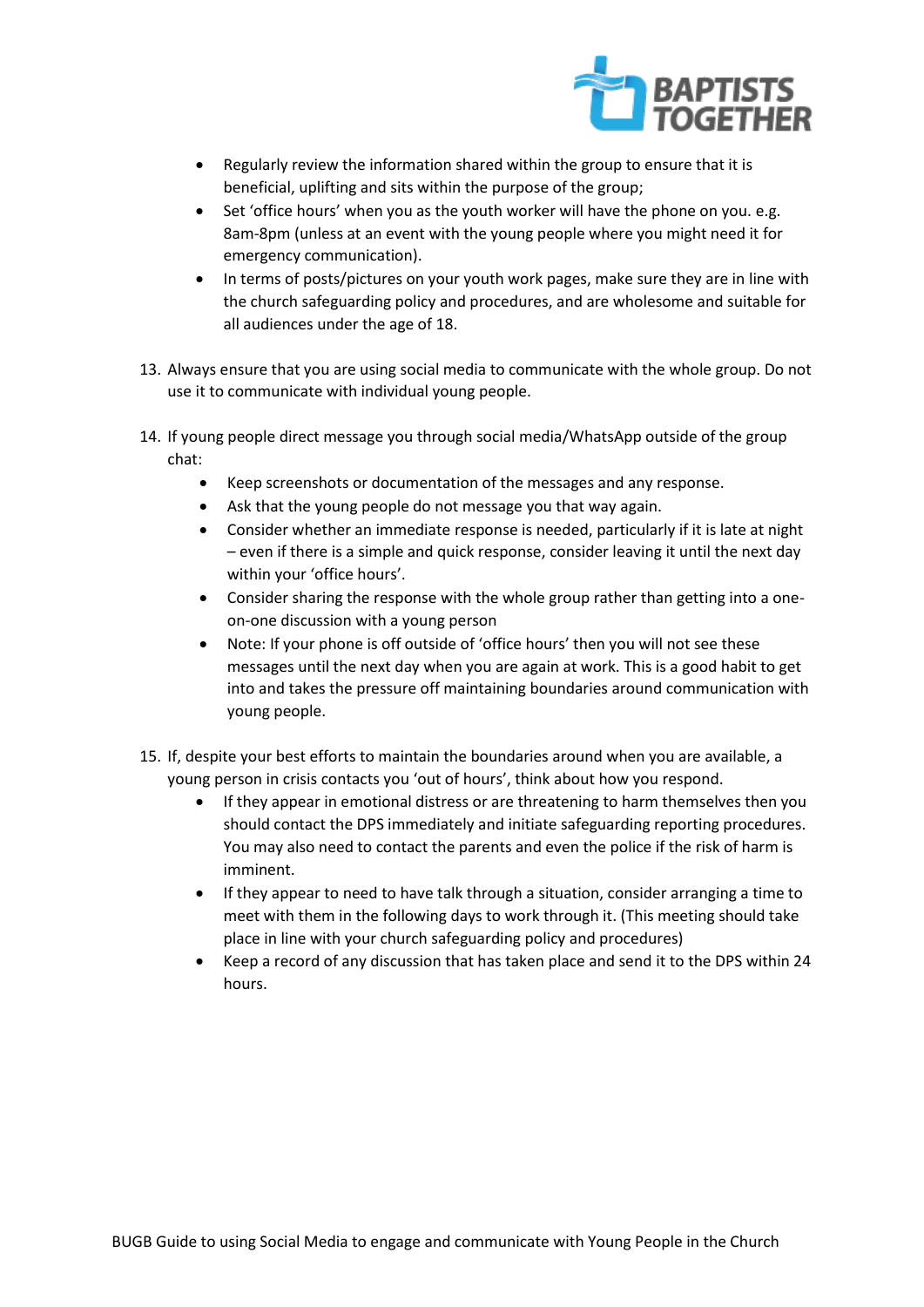

#### **Social Media Platforms and minimum age criteria**

You will note that the minimum age for most social media platforms is 13 years old but not all. It is important, even if young people under that minimum age are using these platforms for other communication that you do not engage with them through this medium.

With all of these social media platforms it is important to note that parental consent is required for a young person to register for an account. However, this does not override your need as a youth worker to seek this consent from parents as well.

| <b>Social Media Platform</b> | <b>Minimum Age</b> |
|------------------------------|--------------------|
| Facebook                     | 13                 |
| Instagram                    | 13                 |
| <b>TikTok</b>                | 13                 |
| Twitter                      | 13                 |
| Pinterest                    | 13                 |
| YouTube                      | 13                 |
| Google Hangouts              | 13                 |
| *WhatsApp                    | 16                 |
| **SnapChat                   | DO NOT USE         |
| ***House Party               | DO NOT USE         |
|                              |                    |

\*Please note that the minimum age to register for a WhatsApp account is 16 years old. As such we strongly advise that you don't not use this platform to communicate with young people under this age, even if they say that they have an account.

\*\* We strongly advise against the use of Snapchat and any other app where the messages are not stored. Snapchat is designed specifically so people can share their immediate thoughts and images and then they disappear. This leaves young people vulnerable to exploitation and grooming because perpetrators know that this is the case and will target young people using Snapchat for this reason. In addition Youth workers leave themselves open to allegations with no way to evidence what has been said or posted as it is impossible to produce a record of these communications as part of an accountability process or if there were safeguarding concerns.

\*\*\* Houseparty is an app that is designed for groups of friends to gather together – it focusses on informality and is not a secure platform where you can manage precisely who attends the 'party'. There are other video conferencing facilities which give a viable alternative and where people respond to a specific invitation which may be more appropriate to use.

## **Video Conferencing**

We recognise that video conferencing has become a valuable tool as we look at ways to meet together as church and as a youth group, particularly at a time when we are not able to meet physically. There are many difference platforms available for this such as Microsoft Teams, Zoom, Skype, Google Meeting, FaceTime and Google Duo. As we have already stated it is important to ensure that in using this technology we still apply our safeguarding policies and procedures: